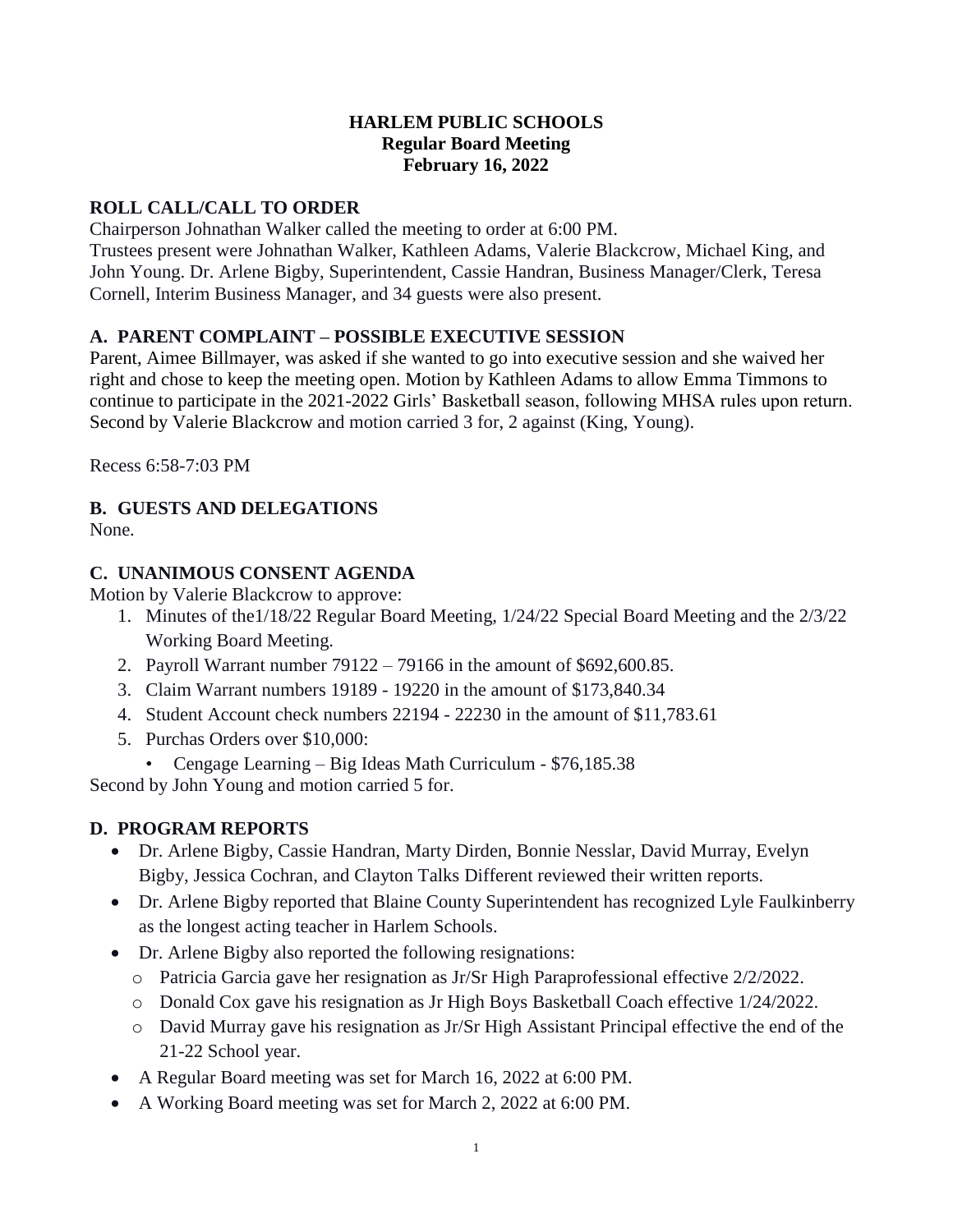## **E. REVIEW ESSER PLAN**

The amendment is still in process and will be postponed until the March meeting.

## **F. REVIEW RE-OPENING PLAN**

Motion by Mike King to approve the revisions made to the Re-Opening Plan. Second by John Young and motion carried 5 for.

## **G. FACILITY PLANS**

Motion by Kathleen Adams to approve the facility use agreement for the 2022 Montana Seed Show on March 10, 11, 12, 2022. Second by Mike King and motion carried 5 for.

Motion by Valerie Blackcrow to approve the proposals for pre-construction services from QUEST Services Corporation and Collaborative Design Architects with an estimated cost of \$90,000 (Montana Cooperative Services bids this out). Second by John Young and motion carried 5 for.

#### **H. JOB DESCRIPTION REVIEW AND APPROVAL**

Motion by Kathleen Adams to approve the following revised Job Descriptions:

- Assistant Principal
- Principal
- School Superintendent

• Special Education Director

• Business Manager School Clerk

Title IX Coordinator

• School Nurse

• Transportation Director

Second by Mike King and motion carried 5 for.

The following Job Descriptions are under review:

- Technology Director
- Facilities Director
- **•** Activities Director
- Approval for these Job Descriptions will be set for the 3/2/22 Working Board Meeting.

# **I. SUICIDE PREVENTION RESEARCH PROJECT PRESENTATION**

Postponed until March Meeting.

#### **J. CONSIDERATION FOR ISSUANCE OF CONTRACTS FOR 2022-23 ADMINISTRATORS & ADMINISTRATIVE SUPPORT STAFF**

Motion by Kathleen Adams to renew the following staff for SY 2022-23 with salary to be negotiated later at a later date:

- Evelyn Bigby Elementary Principal
- Jessica Cochran Elementary Assistant Principal
- Hilary Handy Elementary Nurse.
- Desiree Bell Jr/Sr High Nurse
- Cassie Handran Business Manager/Clerk
- Marty Dirden Grounds/IT Manager
- Clayton Talks Different Activities Director
- Michelle Sears Adinistrative Assistant
- Julie Lamebull Title VII Coordinator

Second by Mike King and motion carried 5 for.